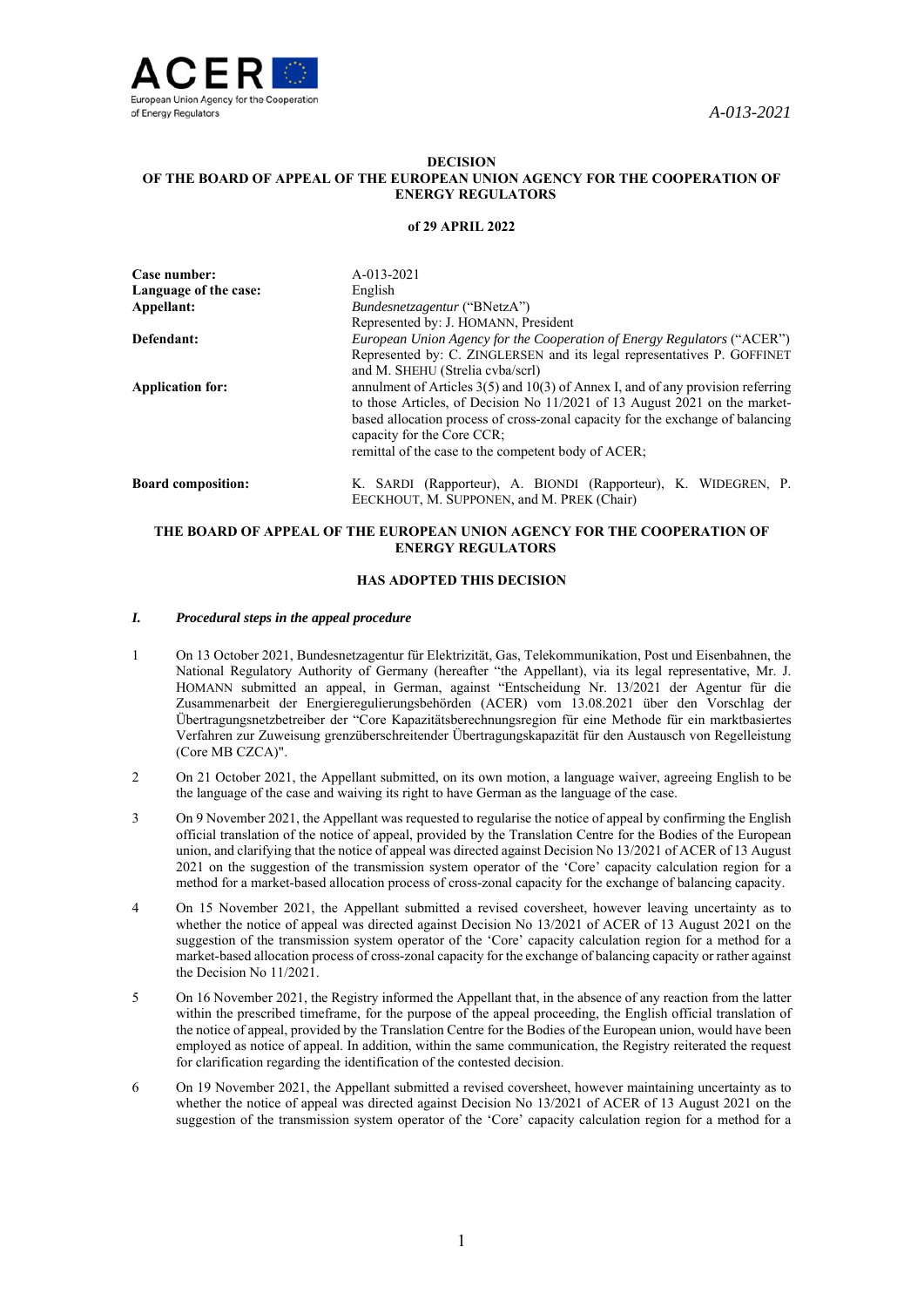

market-based allocation process of cross-zonal capacity for the exchange of balancing capacity or against Decision No 11/2021.

- 7 On 29 November 2021, ACER (hereafter the "Defendant") was notified with the notice of appeal.
- 8 On the same date, the announcement of appeal was published on ACER website and all addressees of Decision No 11/2021 and Decision No 13/2021 were notified accordingly. The parties were also informed of the composition of the Board of Appeal hearing the case.
- 9 On 29 November 2021, the Appellant submitted, on its own motion, a revised notice of appeal indicating Decision No 11/2021 on the market-based allocation process of cross-zonal capacity for the exchange of balancing capacity for the Core CCR of 13 August 2021 as the contested decision.
- 10 On 2 December 2021, the Appellant notified the Defendant with the latest submission.
- 11 On 4 January 2022, the Defendant filed its defence with the Registry requesting the Board of Appeal to dismiss all the pleas and further seeking procedural measures with regard to access to the contract on the Austrian-German balancing cooperation, as signed by the concerned Austrian and German TSOs.
- 12 Upon request of 5 January 2022, on 10 January 2022, the Appellant submitted its observations regarding the request of procedural measures filed by the Defendant.
- 13 On 13 January 2022, the Appellant and the Defendant were summoned to the oral hearing to be held on 24 January 2022.
- 14 On 24 January 2022, the Appellant requested the postponement of the oral hearing stating the impossibility of ensuring effective representation due to the absence of one of its three representatives because of Covid-19. The request was accepted by the Chair of the Board of Appeal and the new date for the oral hearing was fixed.
- 15 On 10 February 2022, the oral hearing took place.

## *II. Legal Context*

- 16 Commission Regulation (EU) 2017/2195 of 23 November 2017 establishing a guideline on electricity balancing (hereafter the "EB Regulation") provides for a series of requirements for electricity balancing, for the exchange of balancing capacity, as well as for pricing and settlement of balancing capacity.
- 17 These requirements include the possibility for the transmission system operators (TSOs) of a capacity calculation region (CCR) to develop a methodology for a market-based allocation process of cross-zonal capacity for the exchange of balancing capacity or sharing of reserves.
- 18 Pursuant to Articles 4(1) and 5(3)(h) of the EB Regulation, TSOs of a CCR may agree on a common proposal for the market-based allocation process of cross-zonal capacity for the exchange of balancing capacity or sharing of reserves in accordance with Article 41 of the EB Regulation and submit it to the national regulatory authorities (NRAs) of that CCR for approval. Pursuant to Article 5(6) of the EB Regulation, NRAs shall reach an agreement and take a decision within six months after the receipt of the proposal by the last NRA.
- 19 NRAs can require an amendment to the proposal in accordance with Article 6(1) of the EB Regulation and TSOs have two months to submit an amended proposal to NRAs. Then, NRAs have then two months to decide on the amended proposal. When NRAs fail to reach an agreement within the two months period after the submission of the amended proposal or upon their joint request, pursuant to Article 6(2) of the EB Regulation, ACER shall adopt a decision concerning the proposal in accordance with point (b) of the second subparagraph of Article 6(10) of Regulation (EU) 2019/94 of the European Parliament and of the Council of 5 June 2019 establishing a European Union Agency for the Cooperation of Energy Regulators (hereafter the "ACER Regulation").

### *III. Procedure leading to the adoption of the Contested Decision*

- 20 On 20 September 2019, Core CCR TSOs published the draft proposal for the 'Core CCR TSOs' Methodology for a market-based allocation process of cross zonal capacity for the exchange of balancing capacity or sharing of reserves, in accordance with Article 41 of the EB Regulation, for public consultation. The consultation lasted from 20 September 2019 to 21 October 2019.
- 21 On 18 December 2019, Core CCR TSOs submitted to the Core NRAs a 'Core CCR TSOs' Methodology for a market-based allocation process of cross zonal capacity for the exchange of balancing capacity or sharing of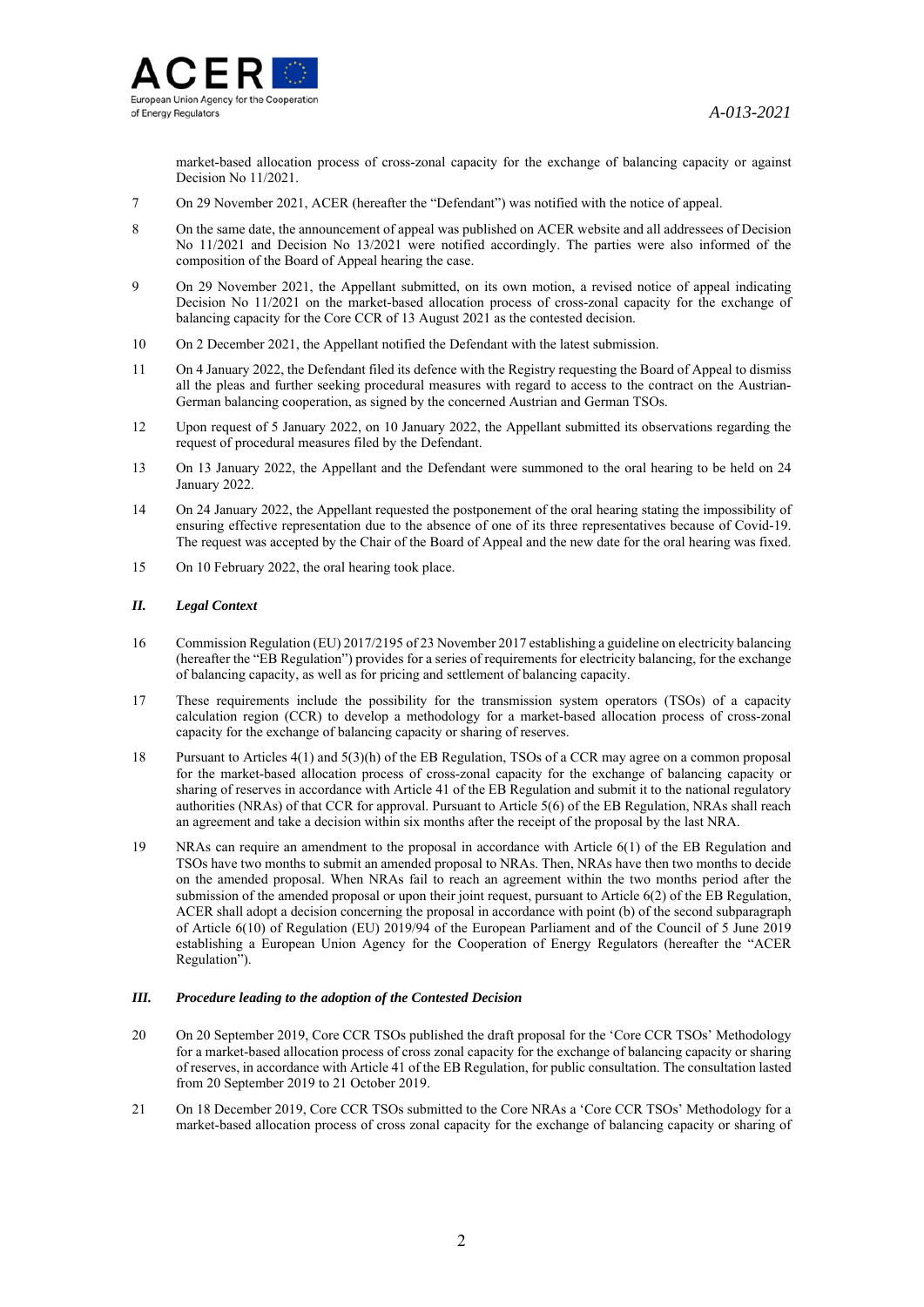

reserves in accordance with Article 41 of the EB Regulation', which was received by the last Core CCR NRA on 2 March 2020.

- 22 On 4 December 2020, Core CCR TSOs resubmitted the amended 'Core CCR TSOs' Methodology for a marketbased allocation process of cross zonal capacity for the exchange of balancing capacity or sharing of reserves in accordance with Article 41 of the EB Regulation' to the Core NRAs (the "TSOs Proposal"). The last Core NRA received the TSOs Proposal on 22 December 2020. Therefore, the new deadline for approval by the Core NRAs was 22 February 2021.
- 23 On 22 February 2021, the Defendant was notified that the Core NRAs were not able to reach an agreement within the two months deadline and requested the Defendant to adopt a decision on the TSOs Proposal pursuant to Article 6(10) of the ACER Regulation. The notification stated that the NRAs could not agree on:
	- a. the proposed determination of the forecasted market value of cross-zonal capacity for the exchange of energy due to the lack of detail and the insufficiently proven impact on the day-ahead market;
	- b. the pricing principle for the market-based allocation process; and
	- c. provisions related to transparency, non-discrimination and specifications related to the market value of cross-zonal capacity for the exchange of balancing capacity or sharing of reserves.
- 24 Between 12 April and 2 May 2021, the Defendant held a public consultation on the TSOs Proposal, seeking views from all interested parties. Between 22 February 2021 and 1 June 2021, the Defendant engaged in discussions with the Core CCR TSOs and Core NRAs. These discussions involved several conference calls and electronic exchange of documents. Between 1 and 14 June 2021, the Defendant consulted Core CCR TSOs and Core NRAs on its preliminary position by sharing an updated version of the TSOs Proposal setting out its suggested amendments and reasoning for these amendments. The consulted parties provided their views by 14 June 2021. The Defendant considered all the written comments received on its preliminary position and further discussed them with the individual stakeholders, where necessary. In particular, on 11 June 2021, the Defendant held an oral hearing, requested by Core CCR TSOs. Following this process, the Defendant introduced further amendments to the TSOs Proposal to take into account certain issues raised by the consulted parties.
- 25 The Defendant's Electricity Working Group (hereafter the 'AEWG') was consulted between 17 and 24 June 2021, and it provided its advice on 24 June 2021. Following some changes, the AEWG was consulted again between 26 and 28 July 2021, and it provided its advice on 28 July 2021. On 12 August 2021, the Defendant's Board of Regulators issued a favourable opinion pursuant to Article 22(5)(a) of the ACER Regulation.
- 26 ACER Decision No 11/2021 on the market-based allocation process of cross-zonal capacity for the exchange of balancing capacity or sharing of reserves for the Core CCR (hereafter the "Contested Decision") was then published on 13 August 2021. Annex I of the Contested Decision sets out the methodology pursuant to Article 41 of the EB Regulation (hereafter the "Core MB CZCA Methodology").

## *IV. The Contested Decision*

- 27 The Contested Decision provides a methodology for a market-based allocation process of cross-zonal capacity for the exchange of balancing capacity or sharing of reserves in accordance with Article 41 of the EB Regulation and is applicable to the bidding zone borders of the Core CCR.
- 28 The methodology is based on the comparison of the forecasted market value of cross-zonal capacity for the exchange of energy and the actual market value of cross-zonal capacity for the exchange of balancing capacity or sharing of reserves.
- 29 The forecasted market value for the exchange of energy per day-ahead market time unit shall be equal to the product of the initial forecasted market value and an adjustment factor calculated pursuant the provisions of Article 6 of the Core MB CZCA Methodology.
- 30 The actual market value of cross-zonal capacity for the exchange of balancing capacity or sharing of reserves between all bidding zones where this market-based capacity allocation methodology is applied shall be, pursuant to the provisions of Article 7 of the Core MB CZCA Methodology, (i) equal to the change of economic surplus from the exchange of balancing capacity or sharing of reserves per MW of cross-zonal capacity allocated; (ii) defined per day-ahead market time unit; (iii) calculated per standard balancing capacity product, separately; (iv) calculated based on the standard upward balancing capacity bids or standard downward balancing capacity bids; and (v) calculated based on TSO demand.
- 31 The methodology also includes the algorithm principles for the cross-zonal capacity allocation function. The inputs and constraints to the algorithm are defined in Article 8 of the Core MB CZCA Methodology. The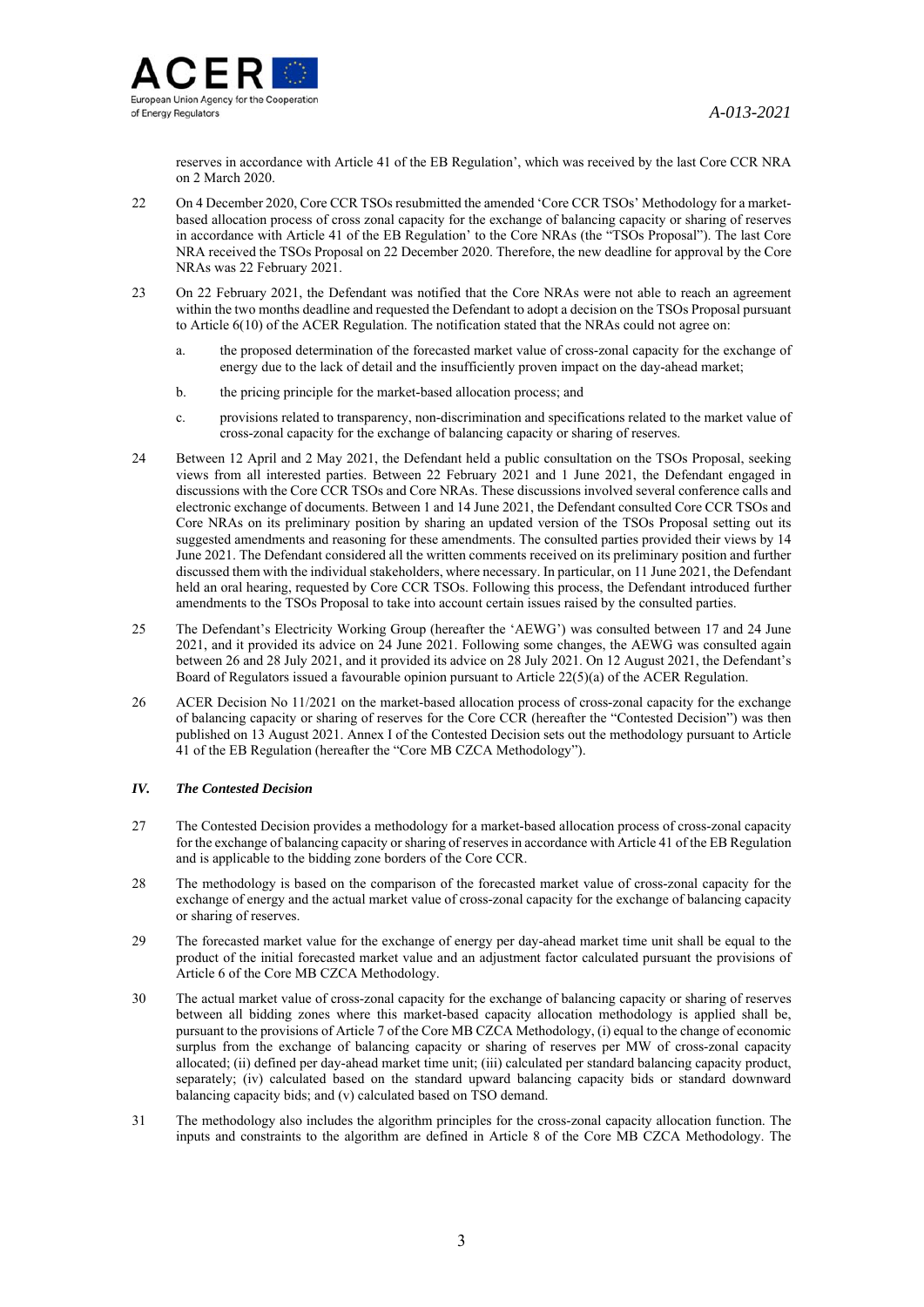

objective of the cross-zonal capacity allocation function shall be the maximization, per trading day, of the sum of: (a) the expected economic surplus for the single day-ahead coupling (hereafter 'SDAC') based on the forecasted market value for the exchange of energy, and (b) the economic surplus from the exchange of balancing capacity or sharing of reserves based on the actual market value for the exchange of balancing capacity or sharing of reserves. The SDAC is included in Commission Regulation (EU) 2015/1222 (hereafter the 'CACM Regulation').

- 32 The guiding principles for applying a market-based cross-zonal capacity allocation process are listed in Article 3 of Core MB CZCA Methodology:
	- a) the market-based capacity allocation process shall be executed by the cross-zonal capacity allocation function and shall determine the amount of cross-zonal capacities to be allocated to the exchange of standard balancing capacity products or sharing of reserves for each day ahead market time unit (Article 3.1). The cross-zonal capacity allocated for the exchange of balancing capacity or sharing of reserves shall be firm after the optimisation by the cross-zonal capacity allocation function pursuant to the provisions of Article 9 of the Core MB CZCA Methodology;
	- b) TSOs shall use standard balancing capacity products for frequency restoration reserves and replacement reserves and submit all balancing capacity bids from standard balancing capacity products to the capacity procurement optimisation function. TSOs shall not modify or withhold any balancing capacity bids and shall include them in the procurement process, except under conditions set out in Article 26 and Article 27 of the EB Regulation (Article 3.2);
	- c) a single gate closure time shall apply for all balancing capacity markets where this methodology is applied irrespective of time zone differences (Article 3.3);
	- d) the validity period of standard balancing capacity bids shall be equal to or a multiple of the day-ahead market time unit and shall be less or equal to the total amount of day-ahead market time unit of the concerned day (Article 3.4);
	- e) the pricing principle used for the settlement of standard balancing capacity bids for each application of this methodology for market-based allocation between TSOs and balancing service providers (hereafter "BSPs") shall be based on cross-zonal marginal pricing (pay-as-cleared) (Article 3.5);
	- f) the cross-zonal capacity allocation function shall allow linking of bids which participate in the market based cross-zonal capacity allocation (Article 3.6);
	- g) all TSOs applying this market-based process shall ensure compatibility between the cross-zonal capacity allocation function and the capacity procurement optimisation function, including the selection of standard balancing capacity bids which determine the output of the cross-zonal capacity allocation function (Article 3.7);
	- h) cross-zonal capacities allocated to the exchange of standard balancing capacity products or sharing of reserves shall: (a) until all TSOs of a bidding zone border are connected to the respective platform, be provided exclusively to the cross-border FRR control processes; (b) after all TSOs of a bidding zone border are connected to the respective platform, be provided exclusively to the respective platform of the standard balancing capacity products it was as allocated for starting from the connection of the TSOs from the concerned bidding zone border to the respective platform (Article 3.8);
	- i) the process of releasing allocated cross-zonal capacity for the exchange of balancing capacity or sharing of reserves shall be: (a) until the connection of the TSOs to the platforms, coordinated by the crossborder control process in accordance with Article 149 of Commission Regulation (EU) 2017/1485 of 2 August 2017 establishing a guideline on electricity transmission system operation (hereafter "SO Regulation"); (b) after the connection of the TSOs to the platforms, coordinated between the platforms for balancing energy (Article 3.9).
- 33 Article 10 of the Core MB CZCA Methodology provides that the Core CCR TSOs allocating cross-zonal capacity for the exchange of balancing capacity or sharing of reserves shall calculate the cross-zonal capacity price for the volume of cross-zonal capacity that is allocated for the exchange of balancing capacity or sharing of reserves. The same Article also provides that the price of cross-zonal capacity allocated for the exchange of balancing capacity or sharing of reserves shall be calculated separately for each market time unit and each standard balancing capacity product. Finally, Article 10(3) specifies that the prices in EUR/MW of cross-zonal capacity per day-ahead market time unit in each direction shall be equivalent to the difference in cross-zonal marginal prices of a standard balancing capacity product in bidding zones applying the market-based allocation process pursuant to Article 38(1) of the EB Regulation.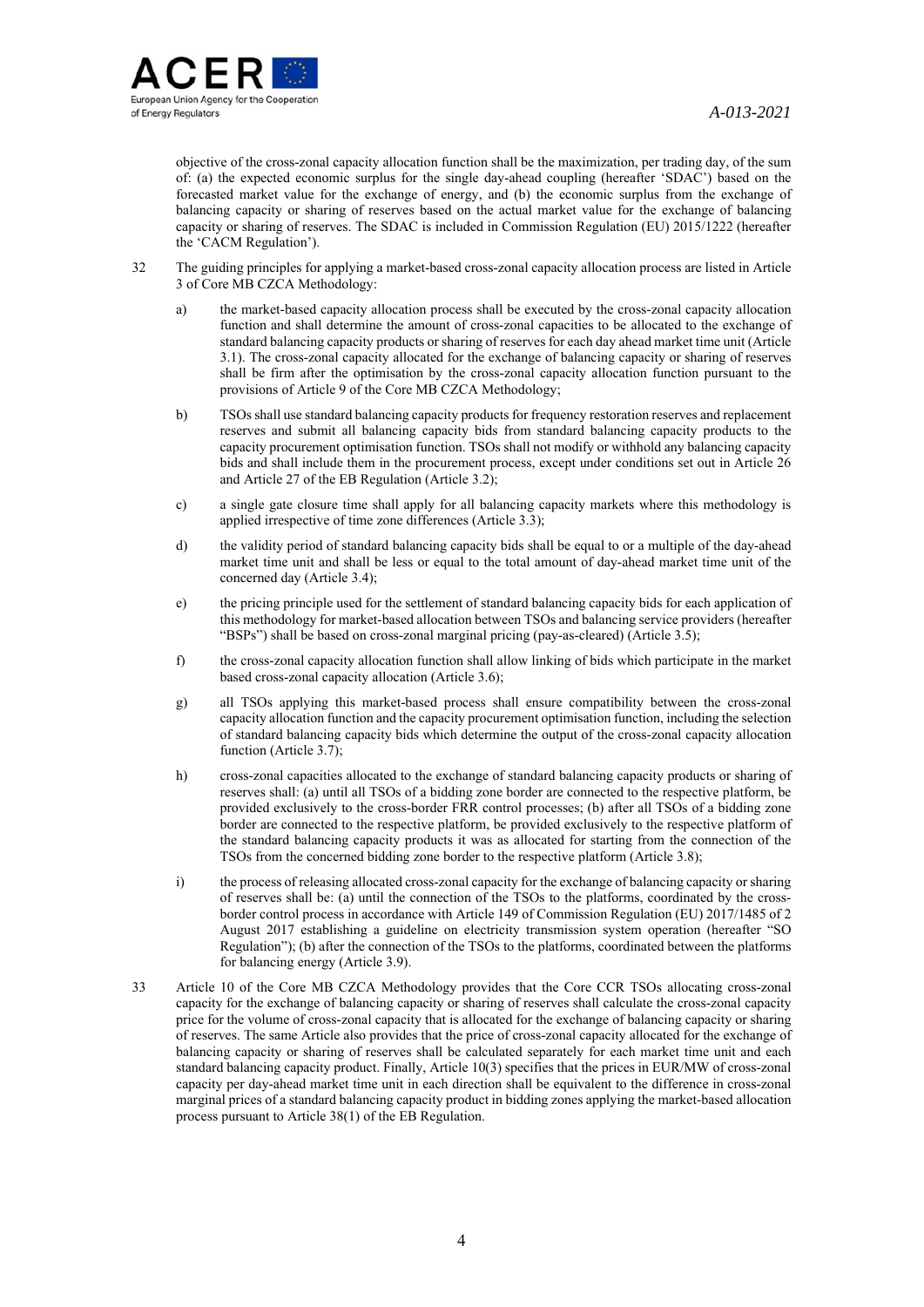

34 The congestion income shall be calculated based on the application of the market-based allocation process and day-ahead market time unit and shall be equal to the difference between the balancing capacity price multiplied by TSO demand in the respective bidding zone and the balancing capacity price multiplied by the volume of accepted bids of the BSPs in a bidding zone pursuant to the provisions of Article 11 of the Core MB CZCA Methodology and shared in accordance with the methodology of Article 73 of the CACM Regulation.

## *V. Forms of order sought by the parties*

- 35 The Appellant contends that the Defendant, by prescribing in the Contested Decision the use of a specific pricing methodology as the sole pricing method for balancing capacity collaborations in the Core CCR (hereafter "marginal pricing" or "pay-as-cleared") violated EU law and in particular several provisions of the EB Regulation. The Appellant seeks in its Notice of Appeal to remit the Contested Decision to the competent body of the Defendant and more specifically to rescind the following:
	- Article 3(5) of the Core MB CZCA Methodology reproduced above:
	- Article 10(3) of the Core MB CZCA Methodology reproduced above;
	- all sections and provisions of the Contested Decision and Annex I thereof that explicitly or implicitly refer to the provisions of Article 3(5) and Article 10(3) of the Core MB CZCA Methodology.
- 36 The Defendant requests the Board of Appeal to declare the appeal admissible and dismiss the appeal in its entirety as unfounded.
- 37 Concomitantly to its Defence, the Defendant submitted an application for procedural measures, requesting the Chair of the Board of Appeal to prescribe to the Appellant the production of the contract signed between the German and Austrian TSOs on the Austrian-German balancing cooperation and to be granted access to this document (hereafter the "AG agreement").

### *VI. The Grounds of Appeal*

- 38 The grounds of appeal relied upon by the Appellant may be classified in two groups: the first concerns the alleged lack of legal basis of the Contested Decision in making the marginal pricing mandatory for the exchange of balancing capacity or sharing of reserves. The second concerns the use of discretion as according to the Appellant, the Defendant disregarded the limits of its discretion.
- 39 The Appellant claims that the Contested Decision does not have adequate legal basis and it infringes the principle of conferral. The Appellant further contends that, if such legal basis should exist, the Defendant went beyond the limits of its discretion by imposing the use of marginal pricing in the market-based allocation process of cross-zonal capacity for the exchange of balancing capacity or sharing of reserves, as Article 30(1)(a) of the EB Regulation specifies that marginal pricing should be used only for balancing energy products and Article 32 of the EB Regulation does not specify a specific method for the allocation of cross-zonal capacity for the exchange of balancing capacity or sharing of reserves. Further the Contested Decision infringes the principle of optimization laid down in Article 3(2) of the EB Regulation and it fails to consider that the principle of equal treatment of Article 41(4) of the EB Regulation can be ensured even if different pricing methods are used. The Appellant also contends that Contested Decision also breaches the Defendant's duty to ensure that the relevant terms and conditions or methodologies should be "in line with the purpose of the network code or guideline and contribute to market integration, non-discrimination, effective competition and the proper functioning of the market" (Article 5(6) of the ACER Regulation).
- 40 The Defendant rejects those pleas and submits that the Contested Decision is based on a proper legal basis and that the Defendant has correctly exercised its discretion within the limits of its conferred powers. The Defendant requests the Board of Appeal to dismiss the Appellant's appeal in its entirety as unfounded.

### *First plea: lack of legal basis for mandating the marginal pricing in balancing capacity markets*

#### *Arguments of the Parties*

41 The Appellant contends that the Defendant, by making marginal pricing mandatory for the allocation of crosszonal capacity for the exchange of balancing capacity or sharing of reserves or by restricting the option for balancing capacity collaborations to choose the pricing method, goes against what is required by EU law, in particular the EB Regulation. The Appellant submits that whilst the EB Regulation mandates a specific pricing principle for balancing energy, it does not do so for the allocation of cross-zonal capacity for the exchange of balancing capacity or sharing of reserves. According to the Appellant, the EB Regulation is silent on the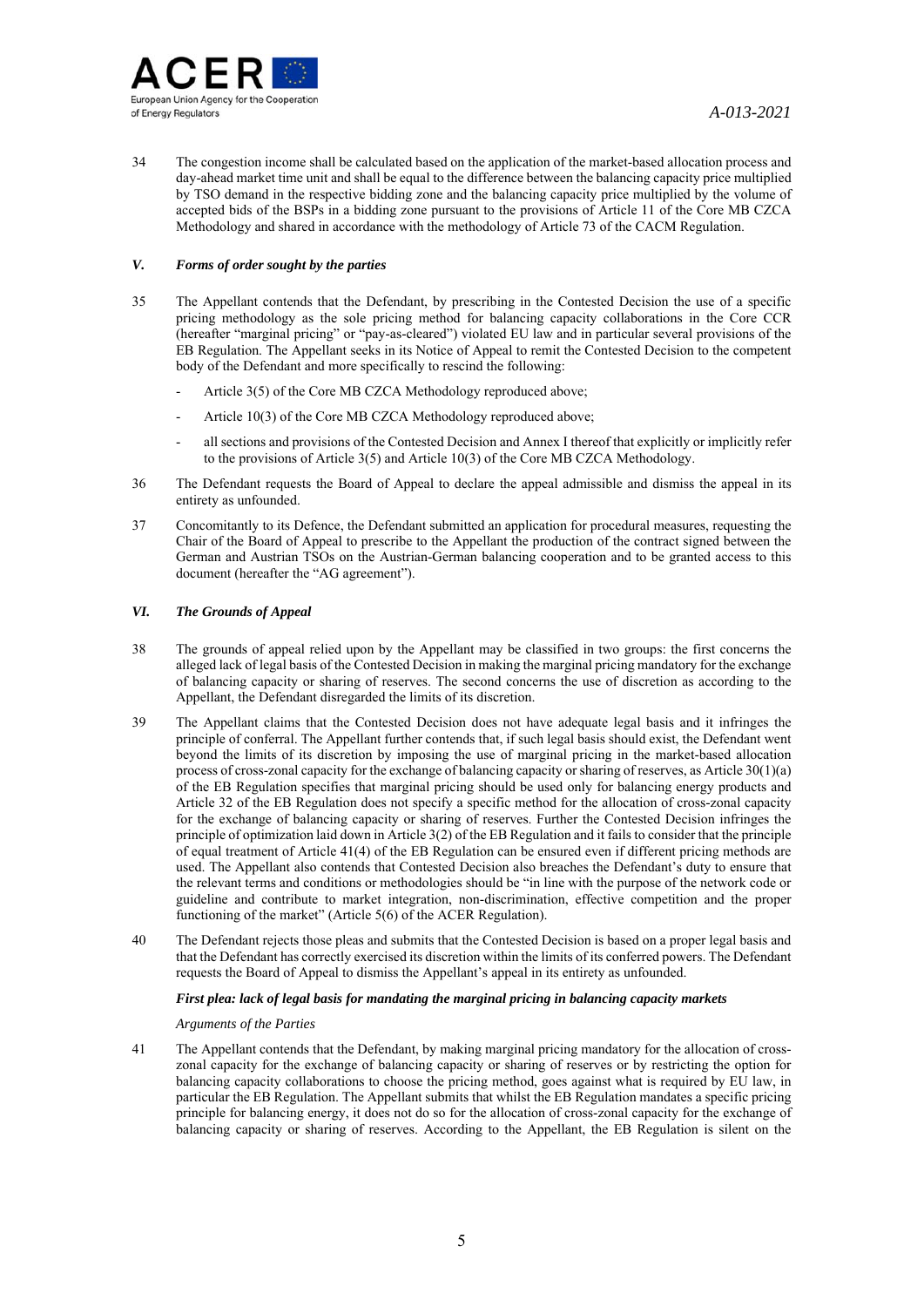

methodology to be adopted for the allocation of cross-zonal capacity for the exchange of balancing capacity or sharing of reserves.

- 42 The Appellant refers to Article 30(1)(a) of the EB Regulation according to which "pricing for energy balancing shall be based on a methodology based on marginal pricing (pay-as-cleared)" and argues that Article 32 of the EB Regulation only specifies the framework for procuring balancing capacity, without setting any requirements for its pricing. This deliberate decision by the European legislature must be respected, and the Defendant should not - indirectly and in breach of its powers - circumvent it by means of the Contested Decision. It follows, according to the Appellant, that the European legislature chose purposely not to deal with the issue of pricing cross-zonal capacity for the exchange of balancing capacity or sharing of reserves; on the contrary, the EU legislature granted the TSOs the option of establishing in balancing capacity collaborations, an alternative pricing method to the one applicable for energy balancing, i.e., the marginal pricing. The Appellant further argues that the implementation of the Contested Decision de facto requires adoption of the marginal pricing methodology in the national balancing capacity market. This is contrary to Article 32 of the EB Regulation, which does not prescribe any pricing principle when dealing with the national procurement market for balancing capacity.
- 43 The Defendant argues that it did not indirectly circumvent the law applicable to the national (procurement) market for balancing capacity. According to the Defendant, it is true that the principle for balancing energy prices is set out in Article 30(1)(a) of the EB Regulation, because the EB Regulation provides for an integrated balancing energy market. On the other hand, the Defendant argues that Article 32 of the EB Regulation governs the national (procurement) market for balancing capacity and does not prescribe any pricing principle. According to the Defendant, the Contested Decision mandates the pricing principle for exchanging balancing capacity or sharing of reserves in a specific situation: the market-based allocation process of Article 41 of the EB Regulation.
- 44 The Defendant contends that it follows from Article 33(4) of the EB Regulation that there are two alternative ways for TSOs to exchange balancing capacity or sharing of reserves and to ensure the availability of crosszonal capacity: either (a) through the probabilistic approach pursuant to Article 33(6) of the EB Regulation or (b) by allocating cross-zonal capacity to the balancing timeframe in accordance with the methodologies pursuant to Articles 40, 41 and 42 of the EB Regulation. The EB Regulation, and in particular Article 33(4), does not impose one option over another so that in this respect, TSOs are completely free to choose between the two alternative options (a) and (b) referred above; in case where TSOs exchange balancing capacity or sharing of reserves under option (b), they may again choose between alternative options including the marketbased allocation process pursuant to Article 41 of the EB Regulation. In other words, if two or more Core CCR TSOs choose to exchange balancing capacity or sharing of reserves by adopting a probabilistic approach under option (a) above (Article 33(4.a) and Article 33(6) of the EB Regulation) or by allocating cross-zonal capacity pursuant to Articles 40, 41 and 42 of the EB Regulation, the methodology of the Contested Decision does not apply. Alternatively, Core CCR TSOs may not exchange balancing capacity or sharing of reserves at all, in which case the Contested Decision does not apply either; however, should two or more Core CCR TSOs however choose to apply a specific cross-zonal allocation process, all the specific provisions contained in the EB Regulation will be applicable.

- 45 Whilst it is true that the EB Regulation expressly prescribes a specific pricing principle for balancing energy only, the aim of the Regulation is to foster market integration in the procurement and the use of balancing capacity in an efficient, economic and market based manner (Recital 15 and Article 3(a) and (e) of the EB Regulation).
- 46 As provided by Article 33(4) of the EB Regulation "All TSOs exchanging balancing capacity shall ensure both the availability of cross-zonal capacity and that the operational security requirements set out in Regulation (EU) 2017/1485 are met, either by: (a) the methodology for calculating the probability of available cross zonal capacity after intraday cross zonal gate closure time pursuant to paragraph 6 (b) the methodologies for allocating cross zonal capacities to the balancing timeframe pursuant to Chapter 2 of Title IV."
- 47 Thus, if two or more TSOs decide to exchange capacity or share reserves, they are free to choose either the probabilistic approach pursuant to Article 33(6) of the EB Regulation or the allocation of cross-zonal capacity in accordance with the methodologies pursuant to Articles 40, 41 and 42 of the EB Regulation. The Contested Decision does not restrict the options of balancing collaborations to choose their pricing method, i.e. to choose one of the methods available under Article 33(4) of the EB Regulation.
- 48 In the present case, TSOs from the Core CCR jointly developed proposals for a market-based allocation process for the exchange of balancing capacity or sharing of reserves. According to Article 5(3)(h) of the EB Regulation, TSOs' proposals are subject to the conditions laid down in Article 41 of the EB Regulation. The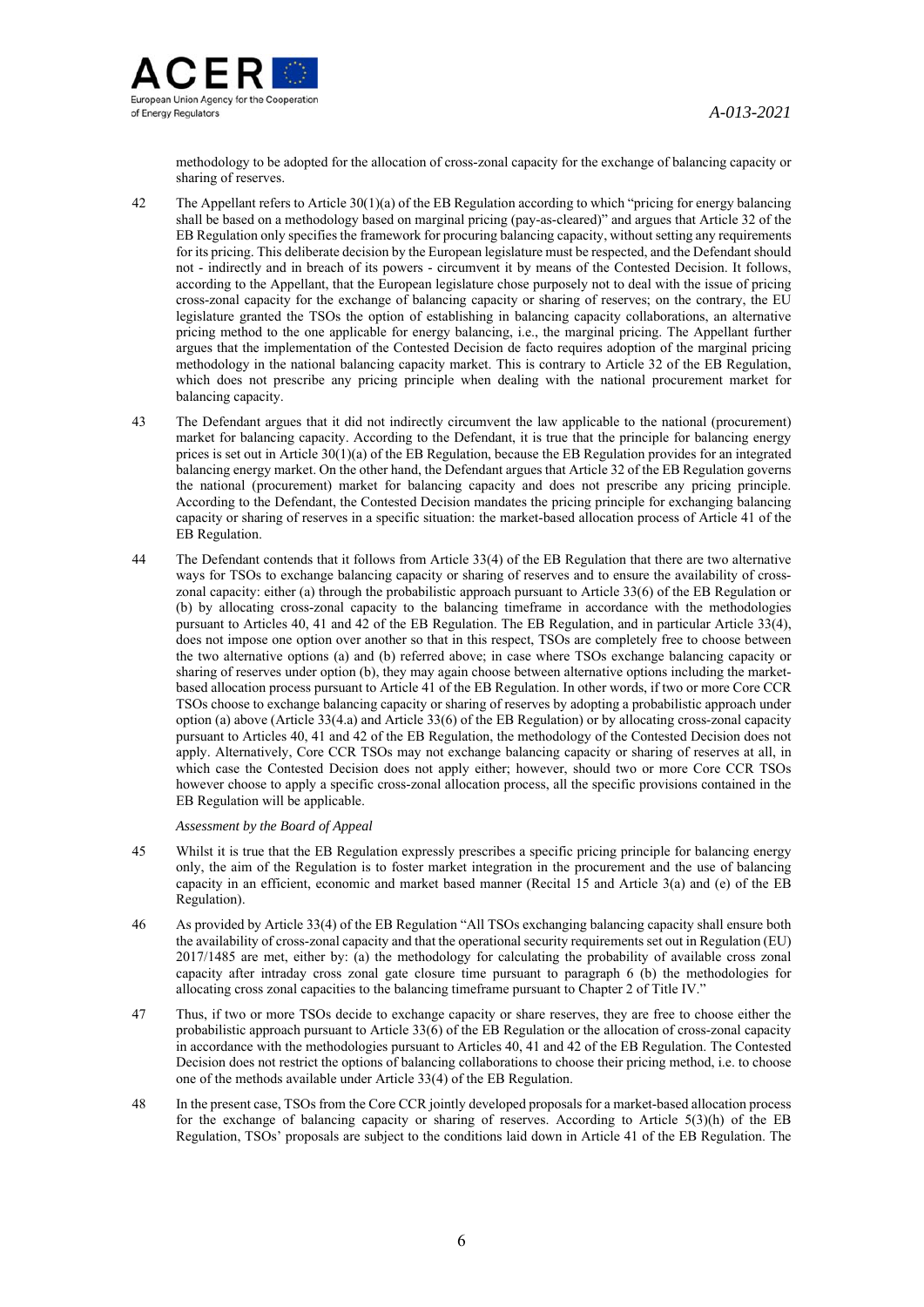

requirements of Article 41 of the EB Regulation are to be applied where NRAs fail to reach an agreement and consequently the Defendant, pursuant to Article 6(2) of the EB Regulation, is called upon to adopt a decision concerning the TSOs proposal on the market allocation methodology.

- 49 Article 41 of the EB Regulation lists a series of criteria that the market-based allocation process methodology needs to include. Article 41(1)(c) explicitly requires a "detailed description of the pricing method, the firmness regime and the sharing of congestion income for the cross-zonal capacity that has been allocated to bids for the exchange of balancing capacity or sharing of reserves via the market-based allocation process."
- 50 It follows from the above that the legal basis mentioned in the Contested Decision is correctly identified as Article 41 of the EB Regulation, which requires a determination of pricing methodology and defines the conditions under which the Defendant is bound to act.
- 51 It must be further noted that the Contested Decision makes the principle of marginal pricing mandatory only for TSOs that decide to exchange balancing capacity or sharing of reserves and pursue the market-based allocation process according to Article 41 of the EB Regulation (section 98 of the Contested Decision).
- 52 The Applicant warned about the possible negative repercussions on national procurement markets and on the possible "indirect" effect that the Contested Decision would produce, if implemented, and therefore a possible violation of Article 32 of the EB Regulation, first in the process leading to the adoption of the Contested Decision and subsequently in the Notice of Appeal as well as during the oral hearing.
- 53 The Appellant presented the core of those arguments already in the procedure that led to the adoption of the Contested Decision and to which the Defendant adequately responded in sections 5.3, 5.4 and 6.2 of the Contested Decision. However, the Appellant did not consider necessary to adduce further evidence to support the arguments that the Contested Decision would have negative repercussions on the national procurement market.
- 54 The first plea put forward by the Appellant is dismissed as unfounded.

### *Second plea: no legal basis under Article 41(4) of the EB Regulation*

*Arguments of the Parties*

- 55 In the associated claim, formulated under several headings, the Appellant argues that nowhere in the EB Regulation there is a requirement to adopt a single methodology for the allocation of cross-zonal capacity exchange of energy and balancing capacity or sharing of reserves. On the contrary, the EB Regulation suggests that other possible methodologies should be considered or allowed. The Appellant acknowledges that Article 41(3) of the EB Regulation requires that cross-zonal transmission capacity allocation should generally take place where it can be used most efficiently (for either energy or power exchange), that is where it can generate the greatest economic surplus. The Appellant contends that had the EB Regulation intended to prescribe marginal pricing as the only methodology available, it would have done so explicitly. The Appellant argues that the Defendant based the Contested Decision on an incorrect interpretation of Article 41(4) of the EB Regulation. The Appellant claims that by simply extending the same pricing methodology to cross-zonal capacity allocated for the exchange of energy to the cross-zonal capacity allocated for the exchange of balancing capacity or sharing of reserves, the Defendant failed to comply with Article 41(4) of the EB Regulation. The Appellant specifically objects to the Defendant's determination to rely on Article 38(1)(b) of the CACM Regulation, which provides that the SDAC which allocates cross zonal capacities to energy exchange be based on marginal pricing. The CACM Regulation precedes the EB Regulation so that, if the purpose of imposing the marginal pricing for the allocation process of cross-zonal capacity for the exchange of balancing capacity or sharing of reserves was considered by the EU legislature, this would have been reflected in the EB Regulation.
- 56 The Defendant contends that, if two or more TSOs choose to apply a cross-zonal allocation process, then they need to respect all the legal requirements set out by the respective articles of the EB Regulation regarding the methodology to be developed by the TSOs for this specific process, and they may choose from any methodology in Article 33(4) of the EB Regulation. As the Core CCR TSOs developed a proposal for a marketbased allocation, then Article 41 of the EB Regulation is applicable. That Article mandates that the methodology shall include:
	- a detailed description of how to determine the actual market value of cross-zonal capacity for the exchange of balancing capacity or sharing of reserves (Article 41(1)(b));
	- a detailed description of the pricing method, the firmness regime and the sharing of congestion income for the cross-zonal capacity that has been allocated to bids for the exchange of balancing capacity (Article  $41(1)(c)$ ;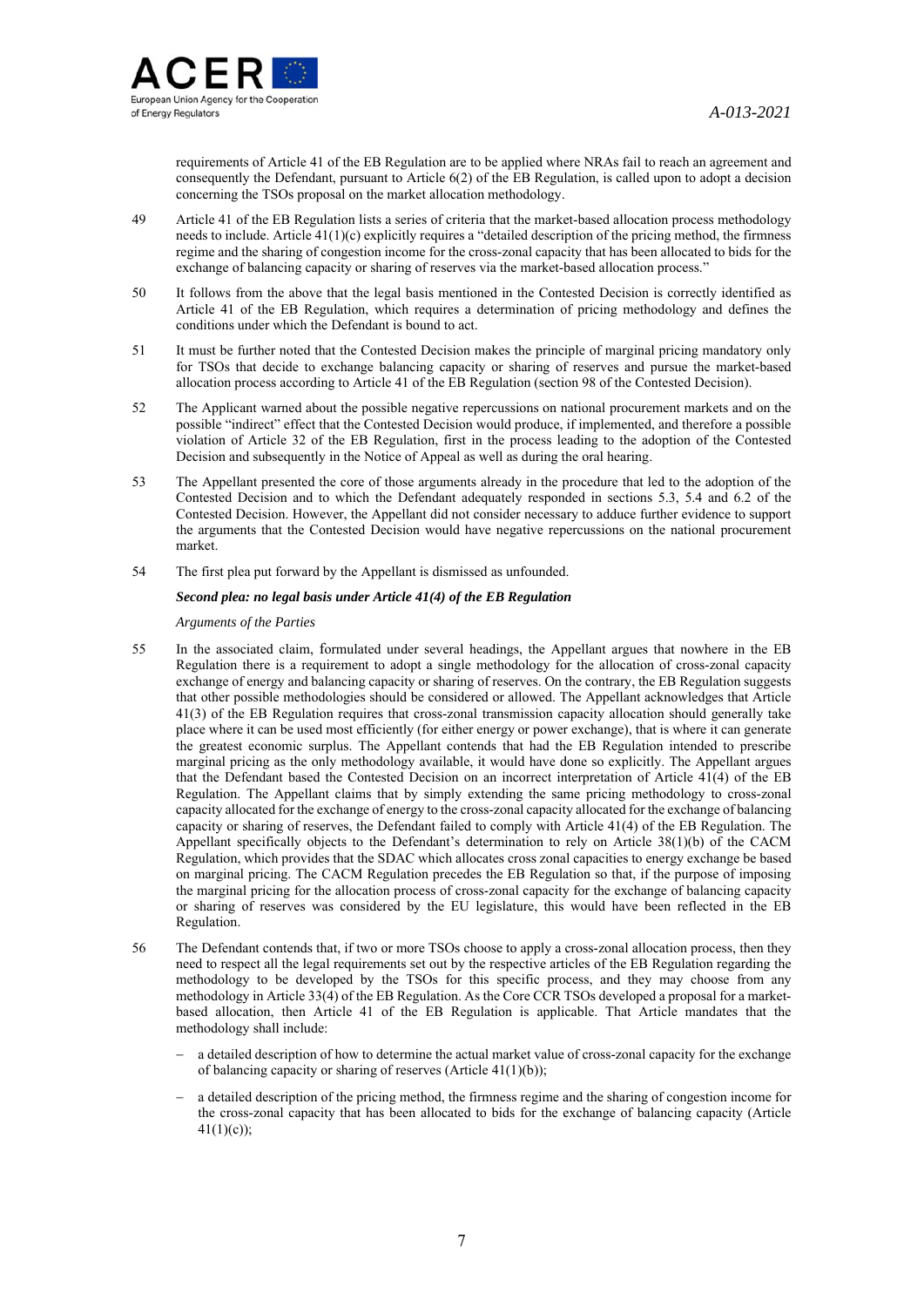

- $-$  the process to define the maximum volume of allocated cross-zonal capacity for the exchange of balancing capacity or sharing of reserves (Article  $41(1)(d)$ );
- a pricing method which shall ensure equal treatment with the cross-zonal capacity allocated for the exchange of energy (Article 41(4) EB Regulation).
- 57 The Defendant contends that the equal treatment requirements consist of assessing whether the benefits for allocating cross-zonal capacity for the exchange of balancing capacity or sharing of reserves are higher than the benefits that would be gained if the cross-zonal capacity was allocated for the exchange of energy. The choice of the pricing principle fundamentally affects the calculation of the economic surplus, which is used as a basis for the determination of the volume of the allocated cross-zonal capacity for the exchange of balancing capacity or sharing of reserves, and thus the possibility to guarantee equal treatment with the cross-zonal capacity allocated for the exchange of energy. The Defendant argues that the Contested Decision sets the principle to use marginal pricing (pay-as-cleared) for the purpose of allocating cross-zonal capacity or sharing of reserves by calculating the change in economic surplus from the exchange of balancing capacity or sharing of reserves, and not for the purpose of exchanging balancing capacity or sharing of reserves. This economic surplus from the exchange of balancing capacity means "the sum for the relevant time period of (i) the buyers surplus (TSOs' demand) for the exchange of balancing capacity or sharing of reserves, (ii) the BSPs' surplus for the exchange of balancing capacity or sharing of reserves and (iii) the congestion income". The Defendant contends by way of example that if the pay-as-bid were chosen as a method to determine the balancing capacity value for the purpose of allocating cross-zonal capacity, the BSPs' surplus (the producers' surplus) would not be correctly identified as the submitted bids would not reflect the BSPs marginal costs. This would have a significant impact on the way to calculate the change in economic surplus to allocate cross-zonal capacity. Under pay-as-cleared pricing, the BSPs bid at their marginal costs whereas under pay-as-bid pricing, producers will change their bidding behaviour: instead of bidding at their marginal cost they will bid at what they expect will turn out to be the market-clearing price. Support to this argument is provided also by reference to publications available in the literature. The Defendant stresses that in order to ensure equal treatment, as required by Article 41(4) of the EB Regulation, the pricing method applied for the cross-zonal capacity or sharing of reserves should be the same under the two processes, i.e., (i) the market-based process (Article 41(1) of the EB Regulation) and (ii) the SDAC (Article 38(1) of the CACM Regulation) and that the allocation of the cross-zonal capacity cannot favour the exchange of balancing capacity or sharing of reserves at the expense of the exchange of energy.

- 58 In addition to the findings about the existence of the legal basis in the context of the first plea (see above paragraphs 43 to 48), there are essentially two distinct questions in the arguments of the Appellant that need to be addressed within the assessment of the present plea. The first is whether the Defendant can legitimately rely on prior provisions of the CACM Regulation when adopting the Contested Decision on the basis of the Article 41 of the EB Regulation. In the Appellant's view, the fact that the CACM Regulation is not mentioned anywhere in the EB Regulation clearly shows the intention of the EU legislature of excluding a possible application of the CACM Regulation provisions to the EB Regulation.
- 59 The second question is whether the mere extension of the specific provisions on pricing methodology on the cross-zonal capacity allocated for the exchange of energy contained in the CACM Regulation to the cross-zonal capacity for the exchange of balancing capacity or sharing of reserves via the market-based allocation process of Article 41 of the EB Regulation ensures respect for the principle of equality.
- 60 In relation to the first question, whilst it is true that the CACM Regulation is not mentioned in the EB Regulation, the Appellant failed to provide any kind of evidence (e.g. preparatory memoranda and other information from the process of adoption of the EB Regulation) that there was a specific and unquestionable will of the legislature to exclude any relevance of the CACM Regulation in applying the EB Regulation. There are also no express references in the EB Regulation that the application of the CACM Regulation should be excluded. In any case, both regulations are constitutive elements of the valid EU legal order and both of them were adopted by the same institution, the European Commission.
- 61 Further, although the CACM Regulation and the EB Regulation subject matters are different, every provision of EU law must be placed in its context, and interpreted in light of the provisions of EU law as a whole, having regard to the objectives thereof and to its state of evolution at the date on which the provision in question is to be applied (Judgement of 7 June 2005, VEMW and Others, C-17/03, EU: C: 2005:362, paragraph 41). EU policies must also be interpreted consistently in order to achieve their objectives. As both the CACM Regulation and the EB Regulation require the attainment of an efficient and integrated energy market, in order to uphold the effectiveness of the EB Regulation, the Contested Decision legitimately takes into account principles deriving from the "various network codes established by means of Commission regulations" (Judgment of 2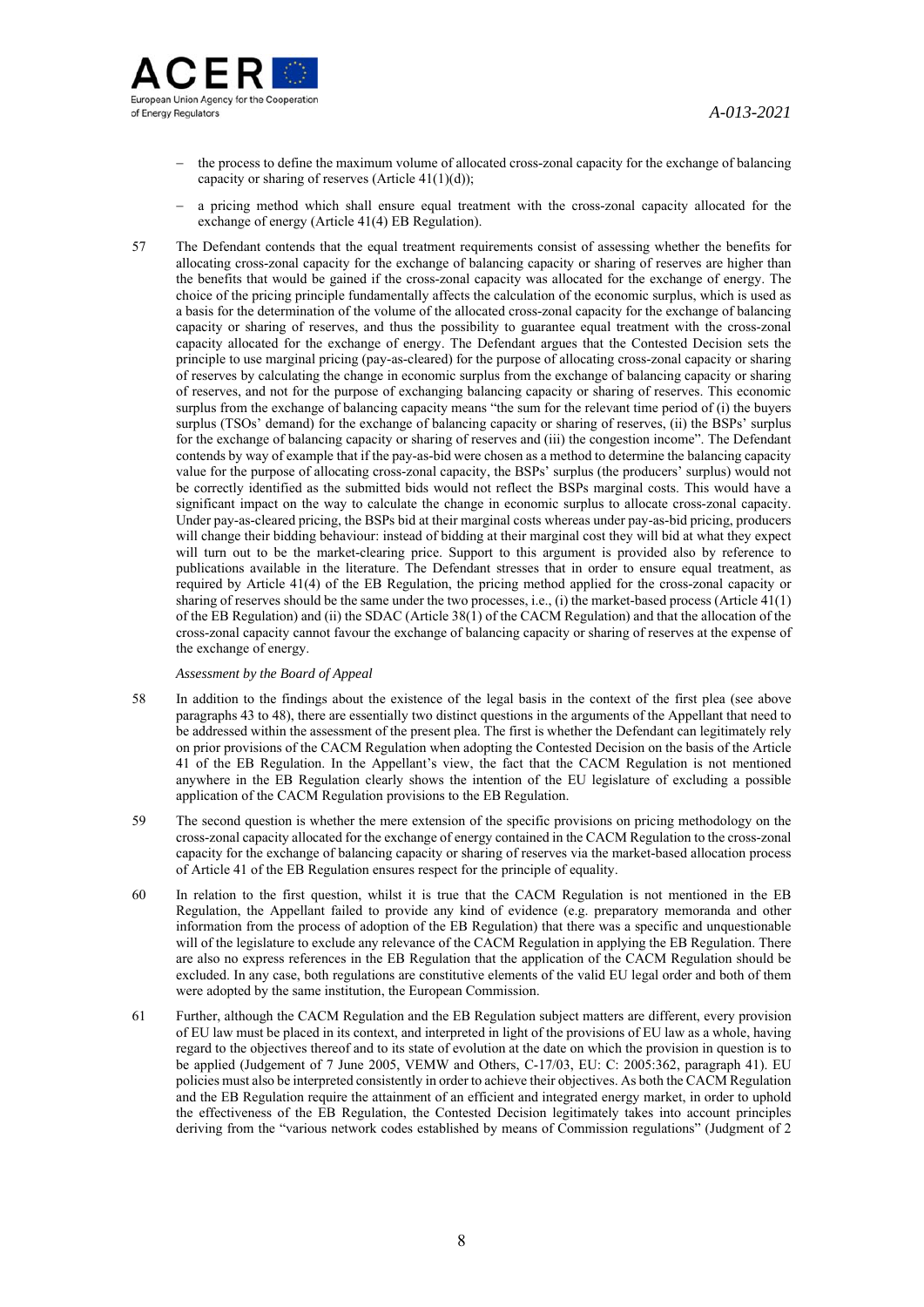

September 2021, Commission v Germany, Case C-718/18, EU: C: 2021:662, paragraph 122 and to that effect Judgment of 3 December 2020, Commission v Belgium (Electricity and natural gas markets), C-767/19, EU: C: 2020:984, paragraph 112).

- 62 With regard to the alleged violation of the principle of equal treatment it is to be recalled in the context of market regulatory policies, if different rules are laid down for similar situations, "the result is not just inequality before the law, but also inevitably distortions of competition which are absolutely irreconcilable with the fundamental philosophy of the common market" (Opinion of AG Tesauro delivered on the 23 January 1991 in Case C-63/89, Assurances du Credit v Council and Commission ECLI: EU: C: 1991:152, pag.1829).
- 63 In order to assess whether the Contested Decision is capable of ensuring a level playing field, the objectives and the language of Article 41(4) of the EB should be considered. The Core MB CZCA Methodology in its Preamble states that the methodology for market-based capacity allocation is to be compliant with fostering effective competition in a non-discriminatory and transparent way in balancing markets (Article 3(1)(a) of the EB Regulation), enhancing the efficiency of balancing as well as the efficiency of European and national balancing markets (Article 3(1)(b) of the EB Regulation) and should contribute to the objective of integrating balancing markets and promoting the possibilities for exchanges of balancing services while contributing to operational security (Article  $3(1)(c)$  of the EB Regulation). As for the language, Article  $41(4)$  of the EB Regulation provides that: "the pricing method, the firmness regime and the sharing of congestion income for cross-zonal capacity that has been allocated for the exchange of balancing capacity or sharing of reserves via the market-based process shall ensure equal treatment with the cross-zonal capacity allocated for the exchange of energy". This provision thus expressly requires that in applying the market-based allocation methodology equal treatment with the cross-zonal capacity allocated for the exchange of energy should be ensured.
- 64 In this regard, the equal treatment is then precisely the effect of the Contested Decision and that effect is justified by the objectives of the measure at stake. Thus, the level playing field imperative is satisfied by the imposition of a single pricing methodology, specifically listed in Article 3 (5) of the Core MB CZCA Methodology as one of the guiding principles to be followed in determining the market allocation methodology.
- 65 The objective of the "cross-zonal capacity allocation function" is to maximize the sum of welfare of the balancing capacity market and the energy market. As a result, incremental cross-zonal capacity may be allocated for the exchange of balancing capacity or sharing of reserves if the incremental market value of crosszonal capacity for the exchange of balancing capacity exceeds the incremental market value of cross-zonal capacity for the energy market.
- 66 The Board of Appeal agrees with the Defendant's argument summarised in paragraphs 54 and 55 above and detailed in paragraphs 44 and 64 of the Defence that it is not possible to correctly identify the producers' surplus under the pay-as-bid pricing principle, because producers under pay-as-bid will change their bidding behaviour: instead of bidding at their marginal costs they will bid at what they expect will turn out to be the market-clearing price. On the contrary, under marginal pricing, the producers bid at their marginal costs and the market value of cross-zonal capacity consists of identifiable (i) consumer surplus, (ii) producer surplus and (iii) congestion rent. The Contested Decision sets the principle of the marginal pricing for the purpose of allocating cross-zonal capacity by calculating the change in economic surplus from the exchange of balancing capacity. The marginal pricing method for cross-zonal capacity allocation for the exchange of balancing capacity allows the calculation of the change in the economic surplus and thus ensures equal treatment with the cross-zonal capacity allocated for the exchange of energy. As in Core CCR, the market clearing for the balancing capacity market takes place before the market clearing for the energy market, the actual market value of cross-zonal capacity for the exchange of balancing capacity is compared with the forecasted market value of cross-zonal capacity for the exchange of energy for the purpose of allocation of cross-zonal capacity.
- 67 The Appellant in its submission does not present a convincing argument on why the marginal pricing is not an appropriate method to guarantee equal treatment between the exchange of balancing capacity and the exchange of energy. It also fails to demonstrate how the legal requirement of Article 41(4) prescribing an equal treatment can be achieved with the existence of two different pricing principles in both markets (pay-as-cleared in the energy market and pay-as-bid in the balancing capacity market). The Appellant contends that the existing collaboration between Germany and Austria, although it is based on the pay-as-bid pricing, increases generally the economic surplus (in comparison to the case of no collaboration); however, the Appellant does not substantiate how the allocation of the cross-zonal capacity in the existing collaboration ensures the equal treatment between the exchange of balancing capacity or sharing of reserves and the exchange of energy.

### 68 The Appellant's plea must be dismissed as unfounded.

## *Third Plea: Violation of Principle of Conferral from Article 5 TEU*

*Arguments of the Parties*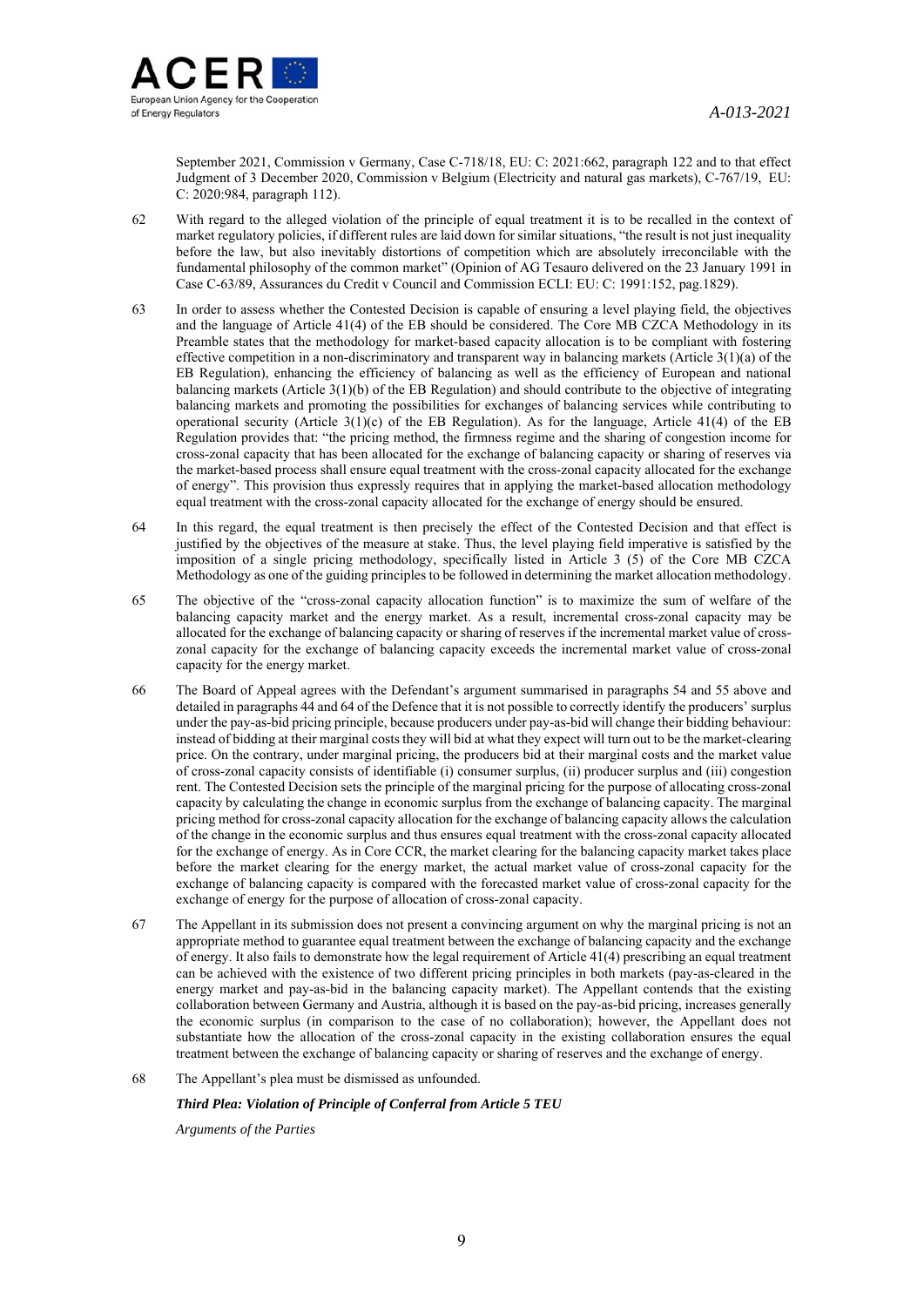

- 69 The Appellant submits that the Defendant violated the principle of conferral enshrined in Article 5(1) and (2) of the TEU by requiring marginal pricing method for balancing capacity products or for restricting the option of the pricing method for balancing capacity collaboration. Consequently, the Contested Decision lacks a proper legal basis and should be considered to have been adopted outside the limits of the competences allocated to the Defendant.
- 70 The Defendant disputes this argument, contending that the specific provisions of both the ACER Regulation and the EB Regulation, most notably Article 6 of the ACER Regulation and Articles 5(3)(h) and 6(2) of the EB Regulation, confer specific prerogatives on the Defendant.

*Assessment by the Board of Appeal* 

- 71 It follows from the decisions of the Board of Appeal that the principle of conferral set out in Article 5(1) and (2) TEU is a fundamental principle of EU law, according to which the EU acts only within the limits of the competences that EU Member States have conferred upon it in the Treaties. The principle of conferral implies that every secondary legal act must have a legal basis in specific Treaty articles or primary EU law, subject to control by the European Courts. Under the principle of conferral, energy is a shared competence (Article 4 TFEU): the EU and its Member States are able to legislate and adopt legally binding acts. Member States exercise their own competence where the EU does not exercise, or has decided not to exercise, its own competence. ACER´s competences are shared competences within the meaning of Article 4 TFEU. When exercising these EU competences, it is subject to two fundamental principles laid down in Article 5 TEU, namely the principle of proportionality (the content and scope of EU action may not go beyond what is necessary to achieve the objectives of the Treaties) and the principle of subsidiarity, according to which in the area of its non-exclusive competences, the EU may act only if  $-$  and in so far as  $-$  the objective of a proposed action cannot be sufficiently achieved by the Member States, and it could be better achieved at EU level (Decision of the Board of Appeal of 28 May 2021 in Case A-001-2021 (cons.), paragraphs 1133- 1136, pp. 202-204).
- 72 Although energy, as also confirmed by Article 194 TFEU, is an area of shared competence, the EU legislature has nevertheless specifically attributed competences and powers to regulatory authorities in that area. In the exercise of regulatory powers, those authorities are subject to principles and rules established by an equally detailed legislative framework at EU level, which limit their discretion and prevent them from making political choices (Case C-718/18 Commission v Germany, cit. above paragraph 59, paragraph 132).
- 73 The powers reserved to the Defendant are clearly delineated by the relevant legislative and implementing acts circumscribing its competence.
- 74 In particular, according to Article 6 (10) of the ACER Regulation, "the Defendant shall be competent to adopt individual decisions on regulatory issues having effects on cross-border trade or cross border system security which require a joint decision by at least two regulatory authorities, [...]". Article 6(2) of the EB Regulation also specifies that "[w] here the relevant regulatory authorities have not been able to reach an agreement on terms and conditions or methodologies within the two months deadline, or upon their joint request, or upon the Agency's request according to the third subparagraph of Article 5(3) of Regulation (EU) 2019/942, the Agency shall adopt a decision concerning the amended terms and conditions or methodologies within 6 months, in accordance with Article 5(3) and the second subparagraph of Article 6(10) of Regulation (EU) 2019/942. If the relevant TSOs fail to submit a proposal for amended terms and conditions or methodologies, the procedure provided for in Article 4 shall apply".
- 75 The Appellant's arguments that the Contested Decision is outside the competence of the Defendant are formulated in a very general, and for their most part, unsubstantiated form. They cannot therefore be upheld.
- 76 Accordingly, the Appellant's plea must be dismissed as unfounded.
- 77 In light of the foregoing considerations, the Appellant's pleas concerning the legal basis cannot be upheld.

## *Fourth Plea: Disregard of limits of discretionary powers in setting the marginal pricing regime for balancing capacity markets*

### *Breach of Article 41(4) of the EB Regulation*

*Arguments of the Parties*

78 The Appellant argues that the Defendant violated Article 41(4) of the EB Regulation. The Appellant argues that even if the Defendant has an effective legal basis, the Defendant has exceeded its margin of discretion by focusing exclusively on marginal pricing as a way of ensuring equal treatment. The Appellant contends that the objectives of the EB Regulation, and in particular those listed in Article 41(4), can be equally achieved by relying on different pricing methodologies; in fact, if equality could be achieved only through the imposition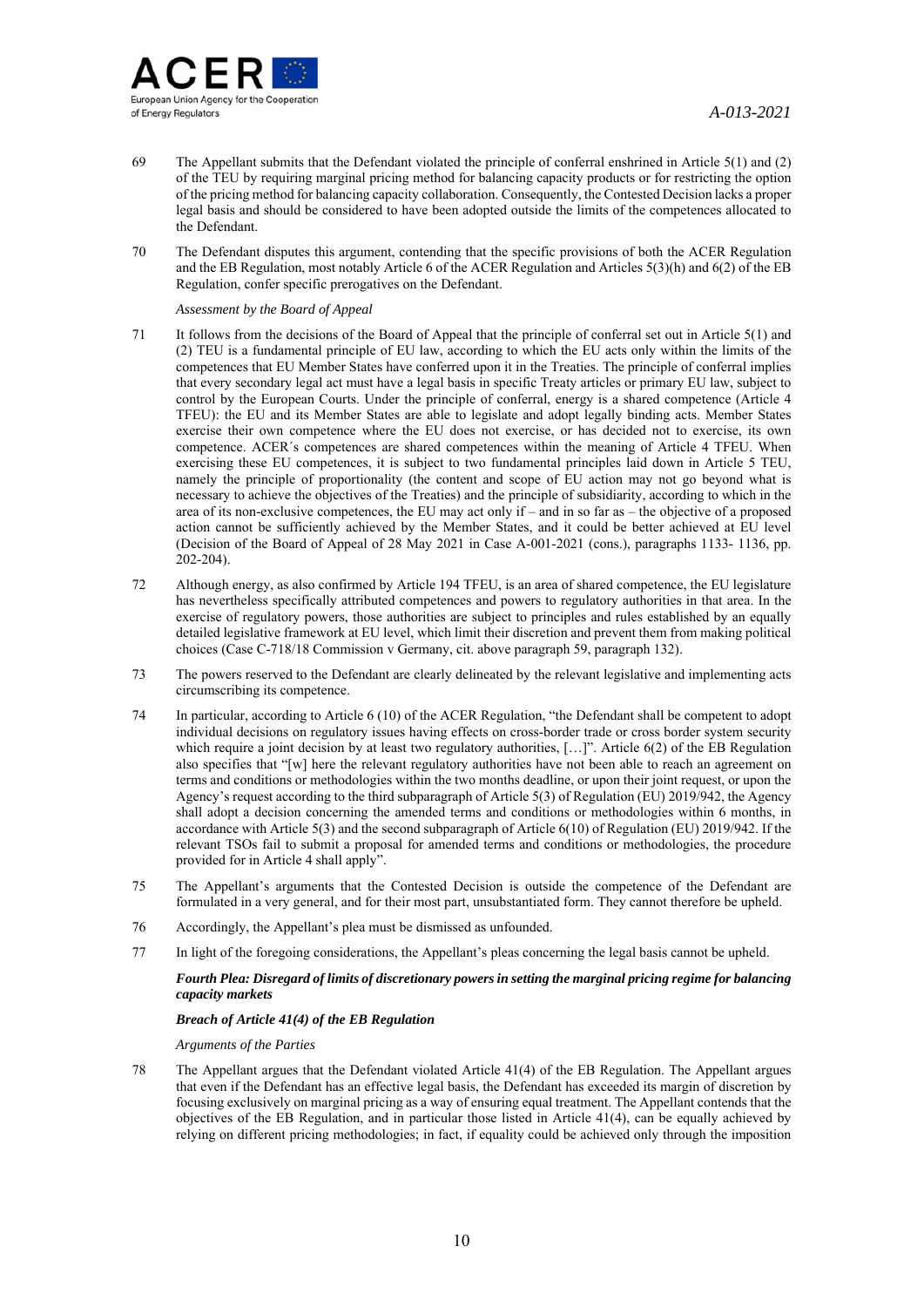

of the marginal pricing, the EU legislation would have made it mandatory and that is not the case. The Appellant also argues that such an argument is corroborated by the fact that the only current cross-zonal capacity collaboration, which is between Austria and Germany, is based on a different methodology, i.e. pay-as-bid.

79 The Defendant contends that only marginal pricing can ensure equal treatment of cross-zonal capacity between the allocation for the exchange of balancing capacity or sharing of reserves and the allocation for the exchange of energy and that the pay-as-bid principle is not compliant with Article 41(4) of the EB Regulation. In particular, Article 41(4) of the EB Regulation should be construed as explicitly mandating that in the context of the market-based process, the allocation of cross-zonal capacity cannot favour the exchange of balancing capacity or sharing of reserves at the expense of the exchange of energy. As far as the AG Agreement is concerned, the Defendant argues that it should not be considered as relevant as it is not compliant with the requirements of Article 41 of the EB Regulation for the following reasons: (i) the allocation of cross-zonal capacity or sharing of reserves in the context of this cooperation is done on a monthly basis with a weekly reevaluation for the purpose of releasing to the intra-day segment of the energy market what is not needed; (ii) the economic surplus generated by this bilateral cooperation for the exchange of balancing capacity or sharing of reserves is not compared to the loss of (day-ahead) economic surplus for the exchange of energy, as it is based on a contract that arbitrarily sets a maximum value for the allocated cross-zonal capacity (80 MW) and (iii) there is no comparison with an accurately forecasted market value of the cross-zonal capacity for the exchange of energy or sharing of reserves. The Defendant contends that one cannot look at the isolated generation of economic surplus resulting from the exchange of balancing capacity or sharing of reserves as argued by the Appellant, because the question related to the equal treatment consists of assessing whether the benefits for allocating cross-zonal capacity for the exchange of balancing capacity or sharing of reserves are higher than the benefits that would be gained if the cross-zonal capacity was allocated for the exchange of energy.

- 80 As the Board of Appeal has already established for the reasons developed above in paragraphs 43 to 48 that the Defendant relied on the correct legal basis for the adoption of the Contested Decision, the next question to be examined is whether the Defendant acted within the limits of such legal basis, and if the choice made among the equally appropriate options available was a correct one, which is only possible if the Contested Decision was provided with reasons and if that reasoning was adequate in the circumstances of the case.
- 81 It should be recalled that in order to implement EU policies by the administration, the delegation of certain strictly delineated powers and the framing of discretion in the forms of the power of appraisal and of the margin of appreciation to EU administrative actors is often necessary.
- 82 As the Court of Justice of the European Union stated in Meroni, a delegation of the margin of appreciation cannot appreciably alter the consequences involved in the exercise of the powers concerned, whereas a delegation of the power of appraisal, since it replaces the choices of the delegator by the choices of the delegate, brings about an 'actual transfer of responsibility' (Judgment of 13 June 1958, Meroni & Co., Industrie Metallurgiche, SpA v High Authority of the European Coal and Steel Community, Case C-10/56, EU:C:1958:7.27, pag. 152). The Court also specified that EU Agencies' autonomous powers cannot go beyond the boundaries of the relevant regulatory framework (Judgement of 22 January 2014, United Kingdom of Great Britain and Northern Ireland v European Parliament and Council of the European Union, Case C-270/12, EU: C: 2014:18, paragraphs 43, 45 and  $\bar{53}$ ).
- 83 As held above in paragraphs 71 and 72, the Defendant's general powers are directly conferred on it by the relevant legislation, in particular by the ACER Regulation. The latter circumscribes the Defendant's powers by specifying that the Defendant decision-making competences have been conferred upon the Defendant "under clearly specified conditions, [and] cover technical and regulatory issues which require regional coordination, in particular those concerning the implementation of network codes and guidelines cooperation within regional coordination centres, the regulatory decisions necessary to effectively monitor wholesale energy market integrity and transparency, decisions concerning electricity and natural gas infrastructure that connects or that might connect at least two Member States and, as a last resort, exemptions from the internal market rules for new electricity interconnectors and new gas infrastructure located in more than one Member State" (Recital 16 of the ACER Regulation).
- 84 The Defendant's margin of appreciation is limited by various conditions and criteria (see BoA Case A-001- 2017, paragraph 67). The Contested Decision clearly covers the technical and regulatory issues related to the application of the EB Regulation and it has been adopted under the process laid down in Article 6(10) of the ACER Regulation, following a referral by all Core NRAs under Article 6(2) of the EB Regulation.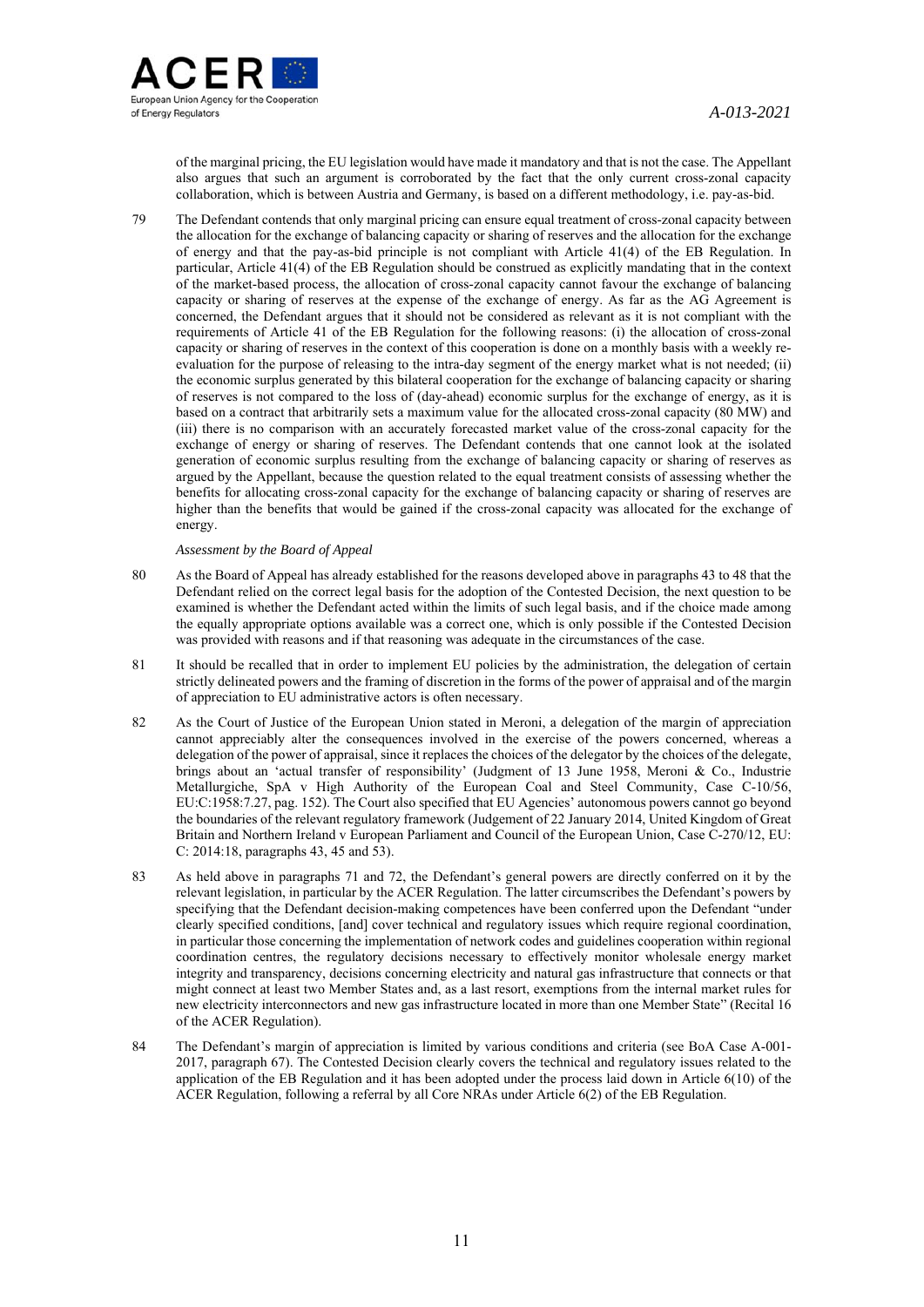- 85 Furthermore, the Defendant is bound by a strict timeline of six months as per Article 6(12) of the ACER Regulation and would not have been able to adopt the Contested Decision without the favourable opinion of the Board of Regulators, requiring a two-third majority within the said Board, composed of all NRAs.
- 86 As per Articles 28 and 29 of the ACER Regulation, the Contested Decision is amenable to review by the Board of Appeal and the EU courts, in the light of the objectives established by the EB Regulation.
- 87 Furthermore, the Defendant, as any other EU agency, enjoys "a broad discretion in a sphere, which entails political, economic and social choices on its part, and in which it is called upon to undertake complex assessments" (Judgment of 7 March 2013, Rütgers Germany e.a. v ECHA, Case T-96/10, ECLI EU: T: 2013:109, paragraph 134).
- 88 The main argument of the Appellant within this plea can be summarised as purporting to demonstrate that the example of the AG Agreement would be one of the possible alternatives to the method, chosen by the Defendant, within its discretion.
- 89 Firstly, it has to be noted that the AG Agreement has been extensively discussed already in the process of the adoption of the Contested Decision and the Defendant took position on it as it is also referred to in several provisions of the Contested Decision, and second, that the Appellant did not pursue the argument relying on the AG Agreement.
- 90 Secondly, following the Defendant's Application for a Procedural Measure, in which it requested a copy of the AG Agreement, the Appellant, in an email dated 10 January 2022, stated that this Agreement is "not crucial for the legally relevant question whether and to which extent the Defendant has overstepped its competences".
- 91 Thirdly, at the oral hearing, the Appellant did not present any specific new arguments based on the AG Agreement, except for warning against possible negative economic repercussions for the parties to this agreement and the relevant market. The arguments presented were a repetition of those invoked in the procedure of the adoption of the Contested Decision (sections 5.3, 5.4 and 6.2.), which the Board of Appeal has already examined above in paragraphs 50 and 51.
- 92 With respect to the burden of proof, any party asserting a particular claim or defence has the "duty to provide the necessary evidences in the appeal proceeding" (Decision of the Board of Appeal of 17 March 2017 in Case A-001-2017, paragraph 111). The Board of Appeal consequently concludes that the Appellant did not submit any evidence substantiating its claim beyond the arguments presented in the earlier stages of the procedure. Those arguments were already examined by the Defendant and sufficient reasoning was provided in the relevant parts of the Contested Decision to understand the reasons for the selection of the marginal pricing method and for the Board of Appeal to exercise its control.
- 93 Irrespective of the fact that the AG Agreement is qualified as "not crucial for the legally relevant question whether and to which extent ACER has overstepped its competences" by the Applicant in its response to the Application for a Procedural Measure, it should be nonetheless noted that the AG Agreement is not based on a comparison between the economic surplus for the allocation of capacity and the allocation of energy, but rather the reserved cross-zonal capacity for balancing is directly deducted from monthly long term transmission rights and limited to 80 MW. Furthermore, the AG Agreement is also not based on a comparison of the actual market value of cross-zonal capacity for the exchange of balancing capacity or sharing of reserves and the forecasted market value of cross-zonal capacity for the exchange of energy, and was concluded outside the legal framework of the processes for allocation of cross-zonal capacity for the exchange of balancing capacity or sharing of reserves based on Article 41 of the EB Regulation.
- 94 Article 41(1) of the EB Regulation specifies that the methodology for the exchange of balancing capacity or sharing of reserves in the market allocation process refers to contracting periods of not more than one day and where the contracting is done not more than one week in advance of the provision of the balancing capacity. In this regard, it is clear that the allocation of cross-zonal capacity in the context of the AG Agreement - which is done on a monthly basis with a weekly re-evaluation - is an overall different process, distinct from the legal requirements of the market-based process pursuant to Article 41 of the EB Regulation.
- 95 Furthermore, it is observed that the AG Agreement predates the entry into force of the EB Regulation. In this respect, it is to be noted that Article 30 of the EB Regulation requires all TSOs to develop a proposal for a methodology to determine prices for the balancing of energy within one year after the entry into force of the same Regulation. The EB Regulation provides that all current arrangements would have to be subject to adjustment to new rules, as the EB Regulation ultimately aims at providing a more efficient and uniform system of balancing capacity.
- 96 It follows from the above considerations that the Defendant exercised its powers in relation to factual technical assessments that were precisely delineated and amenable to review, in light of the objectives established by the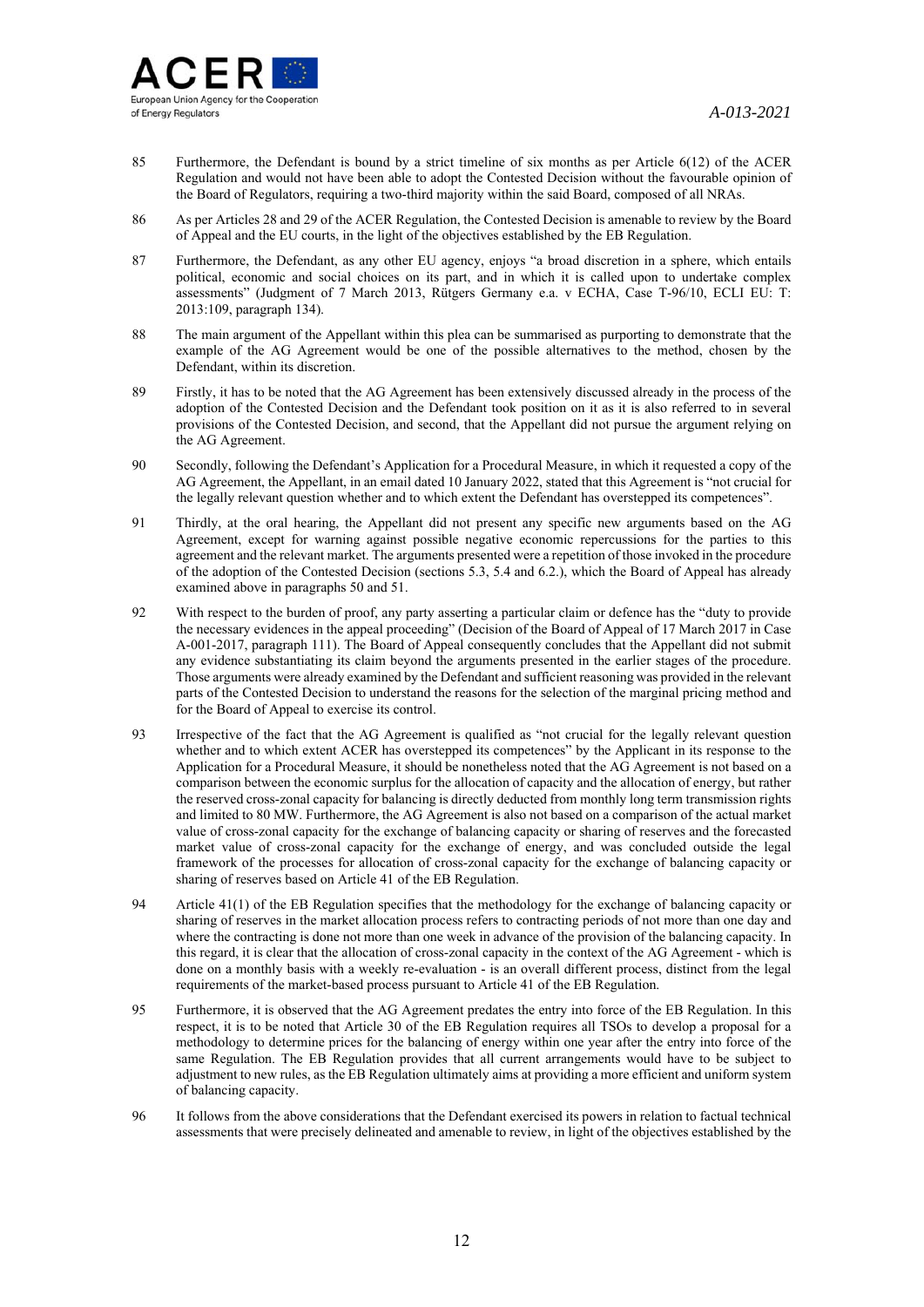

delegating authority. These powers did not involve a very large measure of discretion that could be deemed as incompatible with the Treaties or the secondary legislation (see, in this sense, Case C-270/12, United Kingdom v Parliament and Council, cited above at paragraph 80, paragraphs 52 to 54).

- 97 The objective of the EB Regulation is "the development of harmonised methodologies for the allocation of cross-zonal transmission capacity for balancing purposes". Since Article 41 of the same Regulation lays down specific criteria to follow once the market allocation methodology is chosen by the TSO, and for the reasons contained in paragraphs 82 to 85 above, the Board of Appeal considers that the Defendant did not go beyond the limits of its discretion in considering the adoption of a single and clear methodology to achieve such harmonization. The Defendant's use of discretion as assessed above was thus within the delineated legal framework and is adequately reasoned.
- 98 The fourth plea must therefore be dismissed as unfounded.

# *Fifth Plea: Breach of Article 3(2) of the EB Regulation*

#### *Arguments of the Parties*

- 99 The Appellant contends that the principle of optimization of resources contained in Article 3(2) of the EB Regulation has been violated. The Appellant specifically contends violation of Article 3(2)(c) of the EB Regulation, which mandates Member States, NRAs and TSOs, to apply the principle of optimization between the highest overall efficiency and lowest total costs for all parties involved, when applying the EB Regulation. The Appellant contends that the evidence of a breach of the optimization principle would be the disruption of the collaboration between Germany and Austria that the adoption of the Contested Decision would cause. This would consequently erase any economic surplus generated by the AG Agreement; in fact, in order to continue the collaboration, Germany would have to introduce marginal pricing on the national market. Further, the Appellant argues that the Defendant violated the optimization principle by not paying due regard to the possibility that other Core CCR TSOs could have joined the existing cooperation, which would have improved the overall efficiency of the market and minimized the overall costs.
- 100 The Defendant acknowledges that the cooperation between Germany and Austria is the only existing cooperation for the exchange of balancing capacity; nevertheless, it reiterates its irrelevance to the Contested Decision, in particular due to the fact that the Appellant fails to provide a comparison between the economic surplus for the allocation of balancing capacity or sharing of reserves and the allocation of energy. The Defendant underlines that the AG Agreement was made outside the legal framework of the processes for allocation of cross-zonal capacity for the exchange of balancing capacity or sharing of reserves and thus, it does not fulfil the legal requirements of the market-based process pursuant to Article 41 of the EB Regulation or any other process. The Defendant further contends that during the various stages of consultation, it fully took into account all other arguments put forward.

- 101 For the considerations developed above in paragraphs 87 to 93, the argument of the possible impact on any economic surplus generated by the AG Agreement should be dismissed as unfounded.
- 102 Article 38(1) of the EB Regulation specifies that cross-zonal capacity allocated for the exchange of balancing capacity or sharing of reserves before the entry into force of this Regulation may continue to be used for that purpose until the expiry of the contracting period. Thus, upon its expiration, balancing capacity collaborations need inevitably to be brought in line with the requirements of the EB Regulation.
- 103 The Board of Appeal notes that the Defendant took into account, at several stages in the course of the adoption of the Contested Decision, the arguments presented by the Appellant. In particular, it agreed to alleviate the possible impact of the Contested Decision (section 58 and Article 13 of the Core MB CZCA Methodology) in two ways. Firstly, it proceeded to extend the implementation timeline of the methodology to no later than 24 months after its approval (Article 13(1) of the Core MB CZCA Methodology). In addition, the Defendant allowed for an early implementation of the market-based allocation process without the consideration of all relevant requirements (Article 13(3)). In fact, at section 58, the Contested Decision explicitly states that such provision (i.e., Article 13(3)) "allows also the existing cooperation for the exchange of a FRR balancing capacity between German and Austrian TSOs to continue, based on an early implemented market-based allocation process". As soon as the Core MB CZCA Methodology is fully implemented (i.e., on 18 August 2023), all the requirements set therein are to be respected, including those concerning the marginal pricing principle.
- 104 With respect to the principle of optimization of resources contained in Article 3(2) of the EB Regulation, the Appellant argued in general terms that the Contested Decision will eliminate the only example of bilateral collaboration but did not provide evidence of a potential disruption of the collaboration between Germany and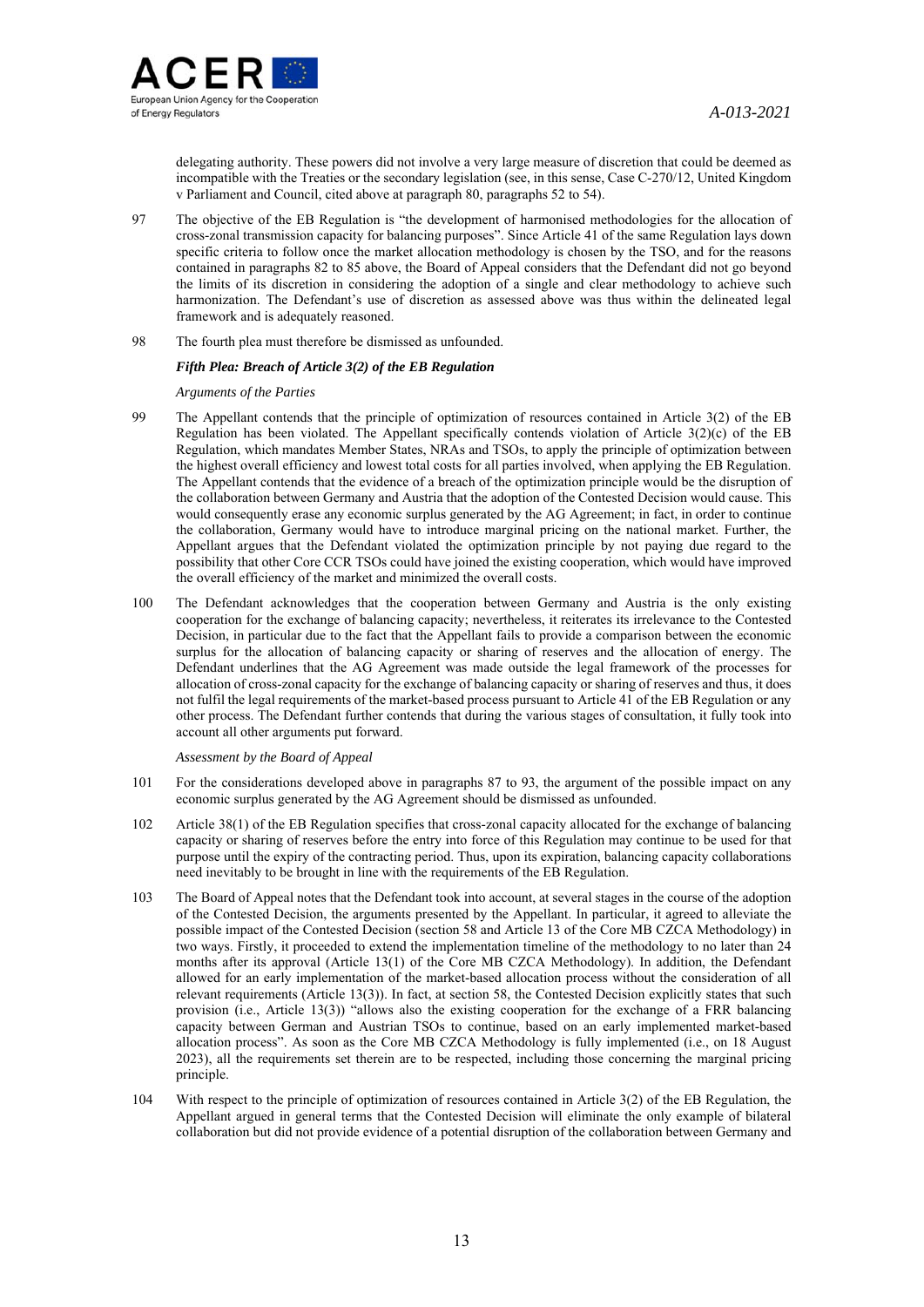

Austria because one or both TSOs involved in the cooperation would be unable to abide by the Contested Decision.

- 105 The Board of Appeal notes that on the basis of the rules concerning the burden of proof, any party asserting or affirming a particular claim or defence has the "duty to provide the necessary evidence in the appeal proceeding" (see above, paragraph 90). The Board of Appeal concludes that the Appellant did not submit any evidence to substantiate its claim.
- 106 The observations dismissing the relevance of the AG agreement developed above in paragraphs 91 to 93 are also equally applicable to the arguments relied upon by the Appellant to prove a violation of Article 3(2) of the EB Regulation.
- 107 The fifth plea must therefore be dismissed as unfounded.

### *Sixth Plea: Breach of Article 5(6)(1) of the ACER Regulation*

*Arguments of the Parties*

- 108 The Appellant contends that the Contested Decision breaches the provisions of the ACER Regulation, which in its Article  $5(6)(1)$  requires that, "[b]efore approving the terms and conditions or methodologies [...] the Defendant shall revise them where necessary, […] in order to ensure that they are in line with the purpose of the network code or guideline and contribute to market integration, non-discrimination, effective competition and the proper functioning of the market". The Appellant further contends that the Contested Decision is not in line with the stated objectives listed in Recital 15 and Recital 1 of the EB Regulation, namely the strengthening of integration of balancing markets and a fully functioning internal energy market. The fact that the Contested Decision endangers the AG Agreement is evidence that the integration of the balancing market is at risk.
- 109 The Defendant refers to Recital 6(3) of the Core MB CZCA Methodology that specifies the objectives served and attained by the Contested Decision. Recital 6(3) is reliant on Article 3 of the EB Regulation that lists a series of objectives and regulatory aspects that are the same as those contained in Article  $5(6)(1)$  of the ACER Regulation.

- 110 Article 5 of the ACER Regulation lists the tasks assigned to the Defendant. Article 5 (6)(1) places a specific duty on the Defendant to ensure the consistency of its decision making with the relevant EU policy objectives.
- 111 In essence, this duty translates into an obligation to identify the proper legal basis and to the duty to state reasons as to why a certain term, condition or methodology has been adopted (see Judgment of the 1 October 2009, Commission v Council, Case C-370/07, EU: C: 2009:590, paragraphs 37 to 39).
- 112 Having regard to Recital 6(3) of the Core MB CZCA Methodology and the corresponding provisions of the Contested Decision, the Board of Appeal considers that the Contested Decision has adequately stated the reasoning followed by the Defendant in a clear and unequivocal manner. By explaining both in the body of the Contested Decision and in its Annex I, the various procedural steps and the arguments assessed as well as the objectives pursued, which was done before approving the terms and conditions and the disputed methodology, the Defendant did in fact revise them where necessary, in order to ensure that they were in line with the purpose of the network code or guideline and they contributed to market integration, non-discrimination, effective competition and the proper functioning of the market.
- 113 The arguments presented by the Appellant cannot therefore be accepted, as the Appellant based its interpretation of the internal market in a very limited way, focusing only on the respective Austrian and German markets and making abstract arguments in relation to the rest of the electricity market. In addition and as explained above, the Appellant did not provide any evidence substantiating the arguments based on the AG Agreement.
- 114 The procedural steps and the manner in which the Defendant, according to Article 5(6)(1) of the ACER Regulation, shall revise the methodologies where necessary, in order to ensure that they are in line with the purpose of the network code or guideline and contribute to market integration, non-discrimination, effective competition and the proper functioning of the market, can be apprehended by both examining the relevant procedural and substantive parts of the Contested Decision. In addition, albeit the Annexes II and III do not formally form part of the Contested Decision, they illustrate the evolution of the Contested Decision and its methodology, in which the Appellant, in its capacity as NRA was closely and intrinsically involved and made an active contribution to it.
- 115 The Appellant's plea must therefore be dismissed as unfounded.